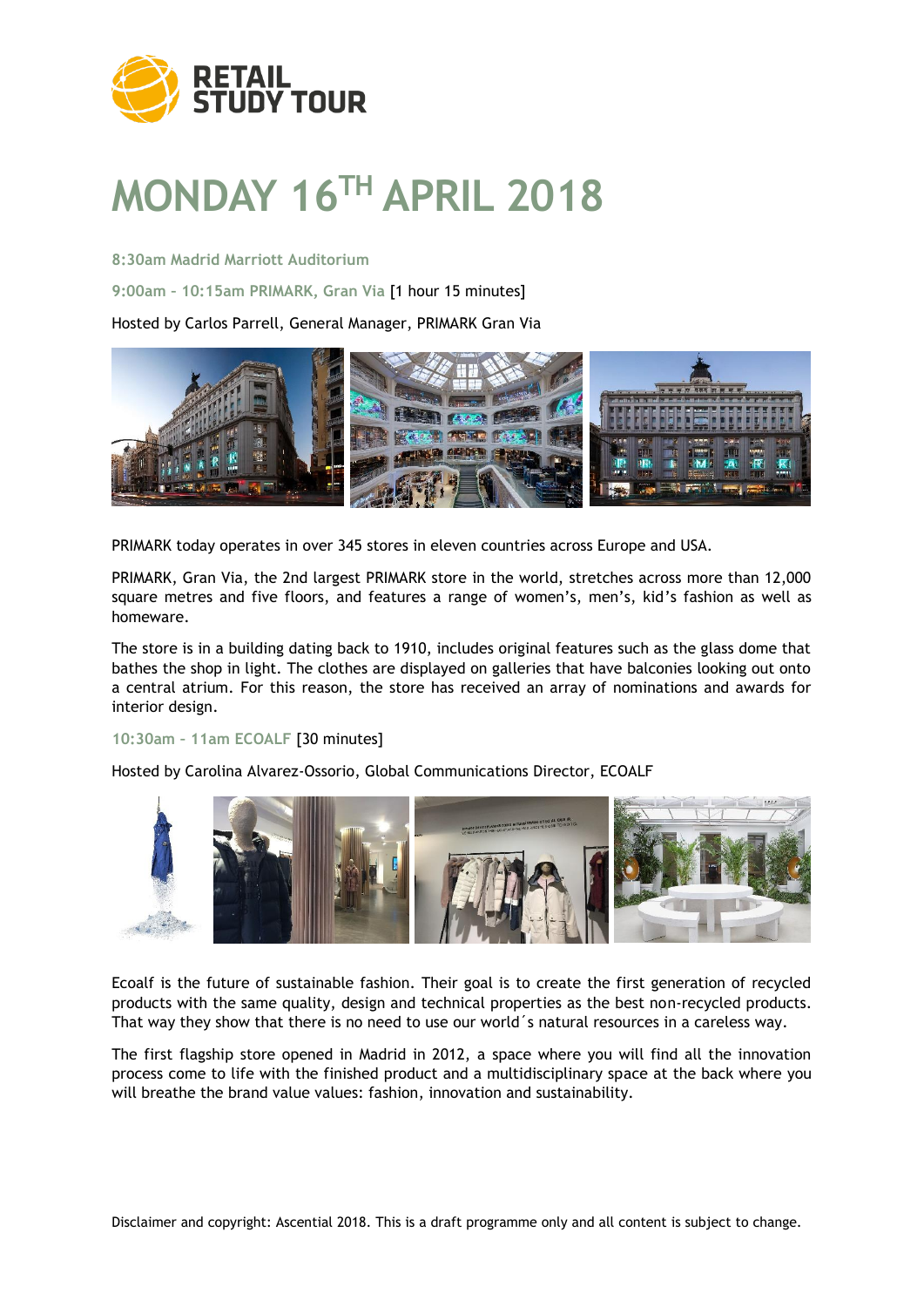

**11:15am – 12:30pm Lunch: Mercado de San Miguel** [1 hour 15 minutes]



The historic wrought-iron-and-glass Mercado de San Miguel, just off Plaza Mayor, has become one of the liveliest culinary spots in the city since it reopened in 2009 after a nearly six-year restoration. Alongside stalls selling fresh produce are tapas bars offering a wide variety of treats such as gambas al ajillo (garlic prawns) and banderillas (small skewers of olives, cucumbers, peppers and pickled onions).

# **12:50pm – 1:20pm Cortefiel, Goya** [30 minutes]

Hosted by Ignacio Sierra, Corporate General Manager, Cortefiel Group and María Sañudo, Marketing Manger, Pedro del Hierro



Cortefiel is the original Grupo Cortefiel brand. Created in 1945, it targets men and women aged 45 onwards.

Through its collections, the brand invites its loyal customer base, built up over fifty years, to discover a fashion alternative offering quality and fabulous styles. Cortefiel offers the latest looks and comfort for people that see the world through today's eyes.

Steady growth over the years has turned Cortefiel into a consolidated brand and a major fashion reference.

Today Cortefiel is present in 42 countries with 265 direct operated stores and franchises.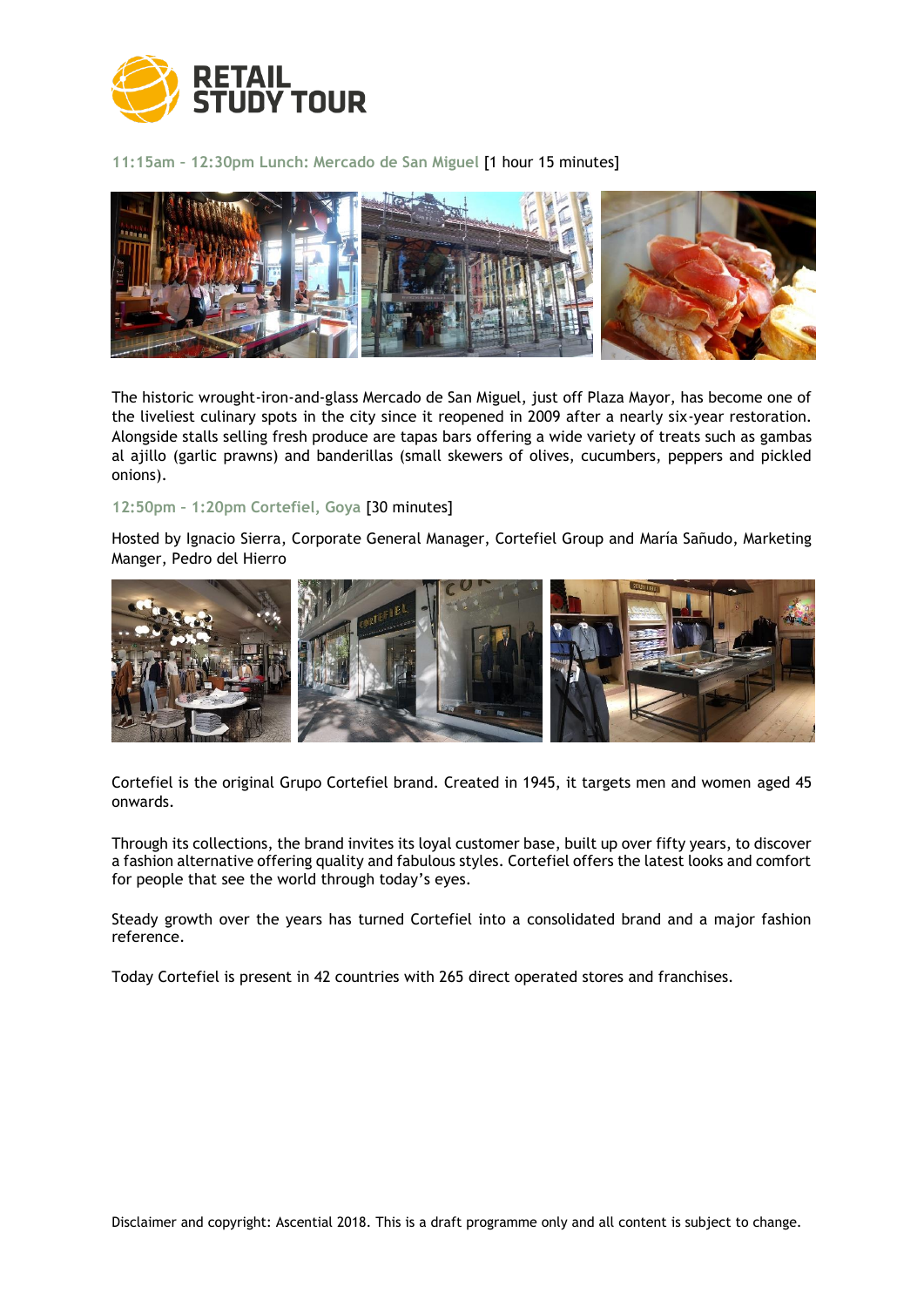

# **1:30pm – 2:00pm MANGO, Calle de Serrano** [30 minutes]



Situated in one of Madrid's prime locations, MANGO's flagship store has a selling space of 2000 m<sup>2</sup> distributed over four floors and stocking the Woman, Man and Kids lines.

The store features the architectural and interior design concept which MANGO has recently incorporated in its stores, which aims to unify all the lines in a large, single dynamic space, significantly improving the customer experience.

The combination of sculpted floors and different decorative styles create a pleasing ambience which invites customers to explore the store in a relaxed manner. The interior decoration is based on the use of refined display furniture with touches of velvet and leather, in addition to elements of marble, concrete, wood and natural stone. The store also has an internal garden which can be accessed from the store, and features a permanent installation of mannequins displayed inside metallic urns.

In addition, the megastore is equipped with the state-of-the-art technologies such as digital fitting rooms, the e-receipt, the PayGo payment system and the Shazam In-Store app. It also has Wi-Fi and a specific area for Click & Collect.

**2:10pm – 3:20pm El Corte Inglés, Castellana** [1 hour 10 minutes]

Hosted by Daniel Rodriguez Castejon, El Corte Inglés

Tour will include:

- Electronics department
- Supermercado
- The Gourmet Experience

**4:00pm – 5:00pm Meco Logistic Platform** [1 hour]

Hosted by Yta Catoira Gomez, Inditex



Disclaimer and copyright: Ascential 2018. This is a draft programme only and all content is subject to change.